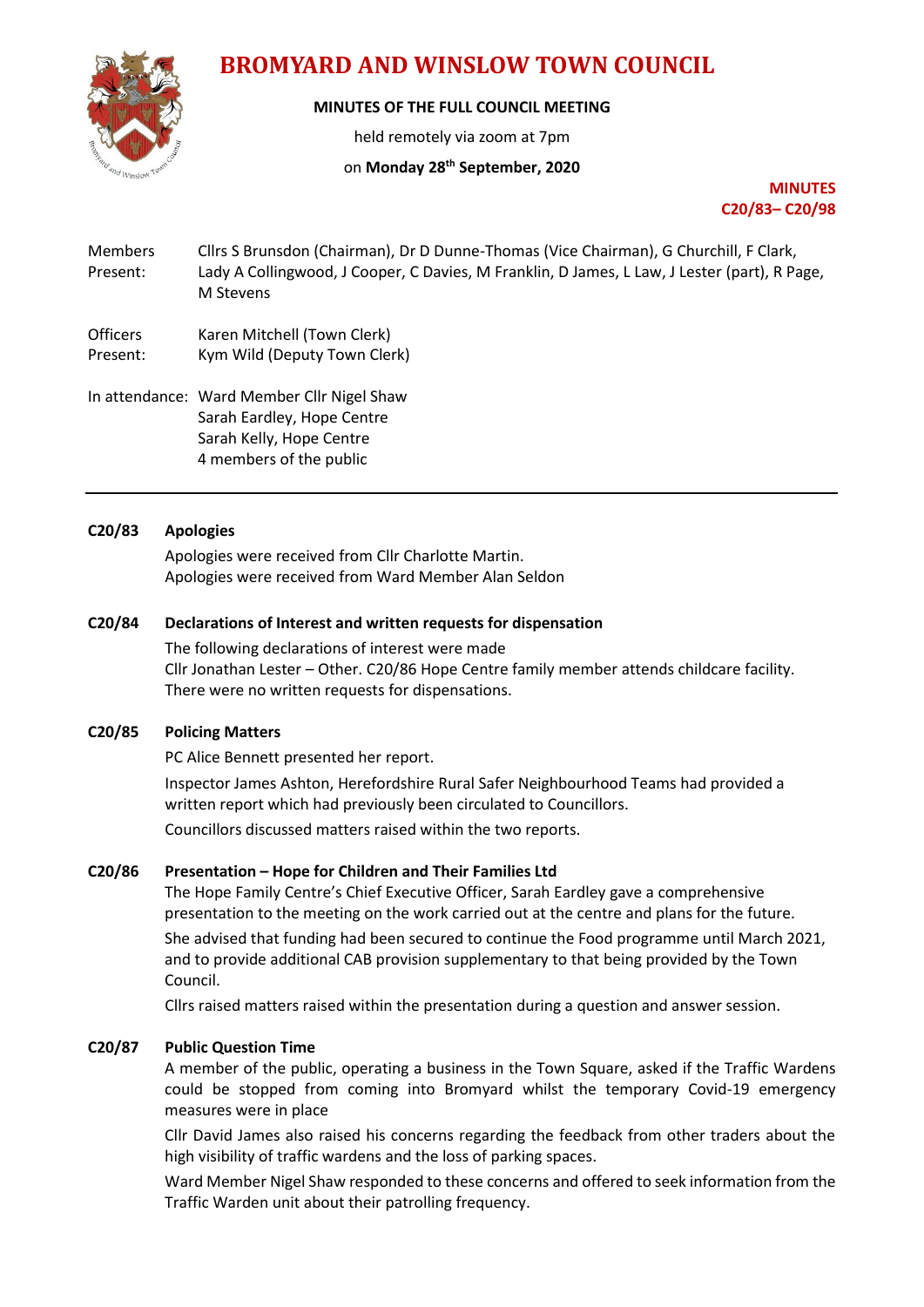A member of the public, living at Porthouse, raised concerns about the speed of traffic along this area.

## *7.42pm Cllr Jonathan Lester left the meeting (presenting at another meeting)*

## **C20/88 Chairman's Report**

The Chairman gave her report on Mayoral activities since the last meeting. Bromyard Library (Bromyard Centre). Herefordshire Council is looking for a temporary home for the library, whilst repairs are made to the Centre.

#### **C20/89 Town Clerk's Report**

The Town Clerk had previously circulated her report to members.

#### **C20/90 Ward Member's Reports**

Cllr N Shaw gave his report on activities at County level, reporting on the rising unemployment in the area and matters related to COVID-19/Lockdown. Cllr Shaw responded to questions raised regarding traffic management, the stalled housing

development at the Old Depot site and the River Lugg catchment area.

#### **C20/91 Full Council Minutes**

- 1. The Minutes of the Full Council Meeting held on Monday  $20<sup>th</sup>$  July, 2020 were amended to correct a spelling mistake, then confirmed as a correct record.
- 2. The Minutes of the Extraordinary Full Council Meeting held on Monday  $27<sup>th</sup>$  July, 2020 were amended to include Cllr Cooper as present, then confirmed as a correct record. Both sets of Minutes to be signed by the Chairman following the meeting.

#### **C20/92 Committee Minutes and Work Group Reports**

- 1. Minutes of the Planning & Economic Development Committee held on  $3^{rd}$  August 2020
- 2. Minutes of the Staffing Committee meeting held on 14<sup>th</sup> September, 2020.

**IT WAS RESOLVED** to receive the above Minutes.

3. Cllr Lisa Law gave a verbal report from the Environmental Working Group meeting held on  $22<sup>nd</sup>$  September 2020, which had considered proposals regarding wild flower planting and becoming a Pollinator Town. The working group would revisit the matter in March 2021, and use the intervening time to build up interest in the community.

**IT WAS RESOLVED** that the verbal report be received.

#### **C20/93 COVID-19 Emergency Walking and Cycling Measures**

Following a robust discussion, **IT WAS RESOLVED** to write to Herefordshire Council supporting the introduction of the 20mph limit and the repainting of yellow lines but to strongly request that all removed car parking spaces be re-instated.

#### **C20/94 Remembrance Sunday**

The Clerk updated the meeting on proposals for the 2020 Remembrance Sunday in light of COVID-19 restrictions. A virtual meeting would be held shortly with the Royal British Legion (RBL) and St Peter's Church to discuss the possibility of having a virtual Service of Remembrance. This idea was supported by Members.

#### **C20/95 Consultations**

West Mercia Police and Crime Commissioner (PCC) – Town and Parish Councils Survey 2020. Councillors were requested to send completed surveys directly to the Town Clerk by the  $7<sup>th</sup>$ October, 2020 in order to allow for the compilation of responses and submission to the PCC.